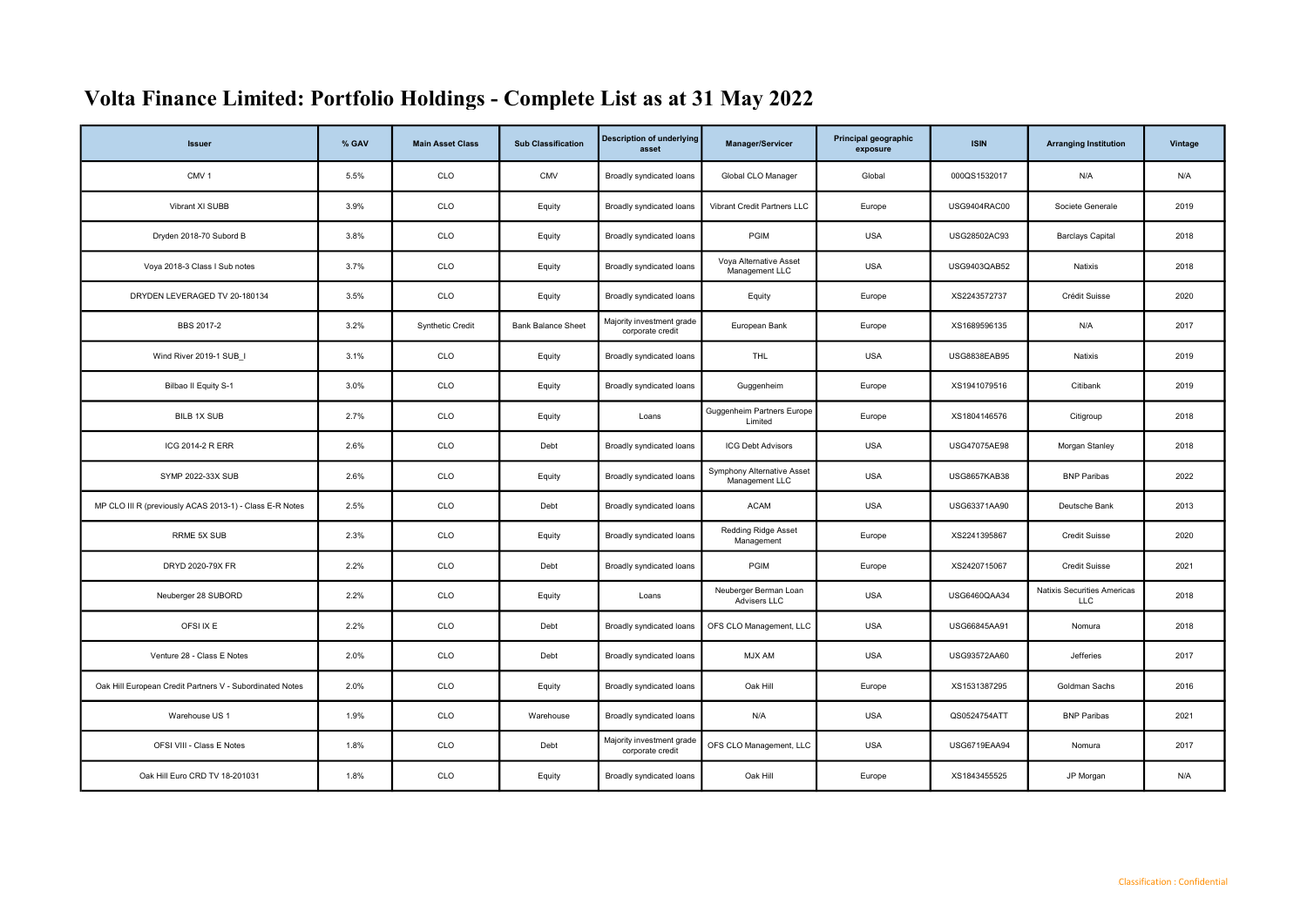| <b>Issuer</b>                                              | % GAV | <b>Main Asset Class</b> | <b>Sub Classification</b> | <b>Description of underlying</b><br>asset     | Manager/Servicer                             | Principal geographic<br>exposure | <b>ISIN</b>  | <b>Arranging Institution</b> | Vintage |
|------------------------------------------------------------|-------|-------------------------|---------------------------|-----------------------------------------------|----------------------------------------------|----------------------------------|--------------|------------------------------|---------|
| HARVT 27X E                                                | 1.7%  | CLO                     | Debt                      | Broadly syndicated loans                      | <b>Investcorp Credit Management</b><br>EU.   | Europe                           | XS2400777525 | <b>Barclays Capital</b>      | 2021    |
| Apex 2017-2 - Class E Notes                                | 1.7%  | CLO                     | Debt                      | Broadly syndicated loans                      | Apex Credit Partners LLC                     | <b>USA</b>                       | USG0471VAA29 | <b>BNP Paribas</b>           | 2017    |
| REO TRANSACTION 2019-1                                     | 1.6%  | <b>Synthetic Credit</b> | Real Estate Owned         | N/A                                           | N/A                                          | N/A                              | 00QS18072019 | N/A                          | N/A     |
| MP CLO VII (ex ACAS 2015-1) R ACASC 2015-1 ER              | 1.6%  | CLO                     | Debt                      | Broadly syndicated loans                      | <b>ACAM</b>                                  | <b>USA</b>                       | USG6337UAB38 | Deutsche Bank                | 2015    |
| Mountain View 2017-1 - Class E                             | 1.5%  | CLO                     | Debt                      | Majority investment grade<br>corporate credit | Seix Advisor                                 | <b>USA</b>                       | USG63004AA61 | Crédit Suisse                | 2017    |
| Cordatus 18 R FR                                           | 1.5%  | CLO                     | Debt                      | Broadly syndicated loans                      | <b>CVC Credit Partners</b>                   | Europe                           | XS2410158740 | Citibank                     | 2021    |
| SYMPHONY CLO XX L TV 20-150148                             | 1.5%  | CLO                     | Equity                    | Broadly syndicated loans                      | Symphony Alternative Asset<br>Management LLC | <b>USA</b>                       | USG86500AB45 | <b>BNP Paribas</b>           | 2020    |
| HNLY 6X E                                                  | 1.5%  | CLO                     | Debt                      | Broadly syndicated loans                      | Napier Park                                  | Europe                           | XS2401084459 | JP Morgan                    | 2021    |
| ICG 2014-3 DRR                                             | 1.5%  | CLO                     | Debt                      | Broadly syndicated loans                      | ICG Capital                                  | <b>USA</b>                       | USG47071AE84 | Citibank                     | 2018    |
| Monroe Capital MM TV 18-221130                             | 1.5%  | CLO                     | Equity                    | Broadly syndicated loans                      | Monroe Capital                               | <b>USA</b>                       | USG62745AB33 | <b>BNP Paribas</b>           | N/A     |
| Sound Point Euro CLO VII F                                 | 1.4%  | CLO                     | Debt                      | Broadly syndicated loans                      | Sound Point CLO C-MOA                        | Europe                           | XS2405350096 | <b>Barclays Capital</b>      | 2021    |
| Regatta XVI SUBORD                                         | 1.4%  | CLO                     | Equity                    | Broadly syndicated loans                      | Regatta Loan Management<br><b>LLC</b>        | <b>USA</b>                       | USG7486QAB98 | <b>BNP Paribas</b>           | 2019    |
| Fintake European Leasing DAC                               | 1.4%  | ABS                     | Residual                  | Equipment leases                              | N/A                                          | Europe                           | XS1369619264 | N/A                          | 2016    |
| Venture 22 - Class E Notes                                 | 1.3%  | CLO                     | Debt                      | Broadly syndicated loans                      | MJX AM                                       | Other                            | USG9341LAD76 | Jefferies                    | 2018    |
| CIFC 2017-2 - Subordinated Notes                           | 1.2%  | CLO                     | Equity                    | Broadly syndicated loans                      | CIFC Management CLO LLC                      | <b>USA</b>                       | USG2146YAC33 | Morgan Stanley               | 2017    |
| Oak Hill European Credit Partners III - Subordinated Notes | 1.2%  | CLO                     | Equity                    | Broadly syndicated loans                      | Oak Hill                                     | Europe                           | XS1227790844 | Goldman Sachs                | 2015    |
| MP CLO XI - Class E                                        | 1.2%  | CLO                     | Debt                      | Broadly syndicated loans                      | Marble Point                                 | <b>USA</b>                       | USG5808EAA31 | <b>BOAML - BofA</b>          | 2017    |
| Venture XXVII - Subordinated Notes                         | 1.1%  | CLO                     | Equity                    | Broadly syndicated loans                      | MJX AM                                       | <b>USA</b>                       | USG93562AB53 | <b>RBC Capital Markets</b>   | 2017    |
| Tennenbaum Opportunities Fund V                            | 1.1%  | Cash Corporate Credit   | Equity (Fund)             | High yield bonds and loans                    | Tennenbaum Capital Partners                  | <b>USA</b>                       | QS0002009890 | Wachovia Bank                | 2006    |
| Adagio VII CLO DAC - Subordinated Notes                    | 1.0%  | CLO                     | Equity                    | Broadly syndicated loans                      | AXA IM Paris                                 | Europe                           | XS1861326020 | Goldman Sachs                | 2018    |
| <b>NEUB 2021-42X SUB</b>                                   | 1.0%  | CLO                     | Equity                    | Broadly syndicated loans                      | Neuberger Berman Loan<br>Advisers LLC        | <b>USA</b>                       | USG6S37FAB92 | Societe Generale             | 2021    |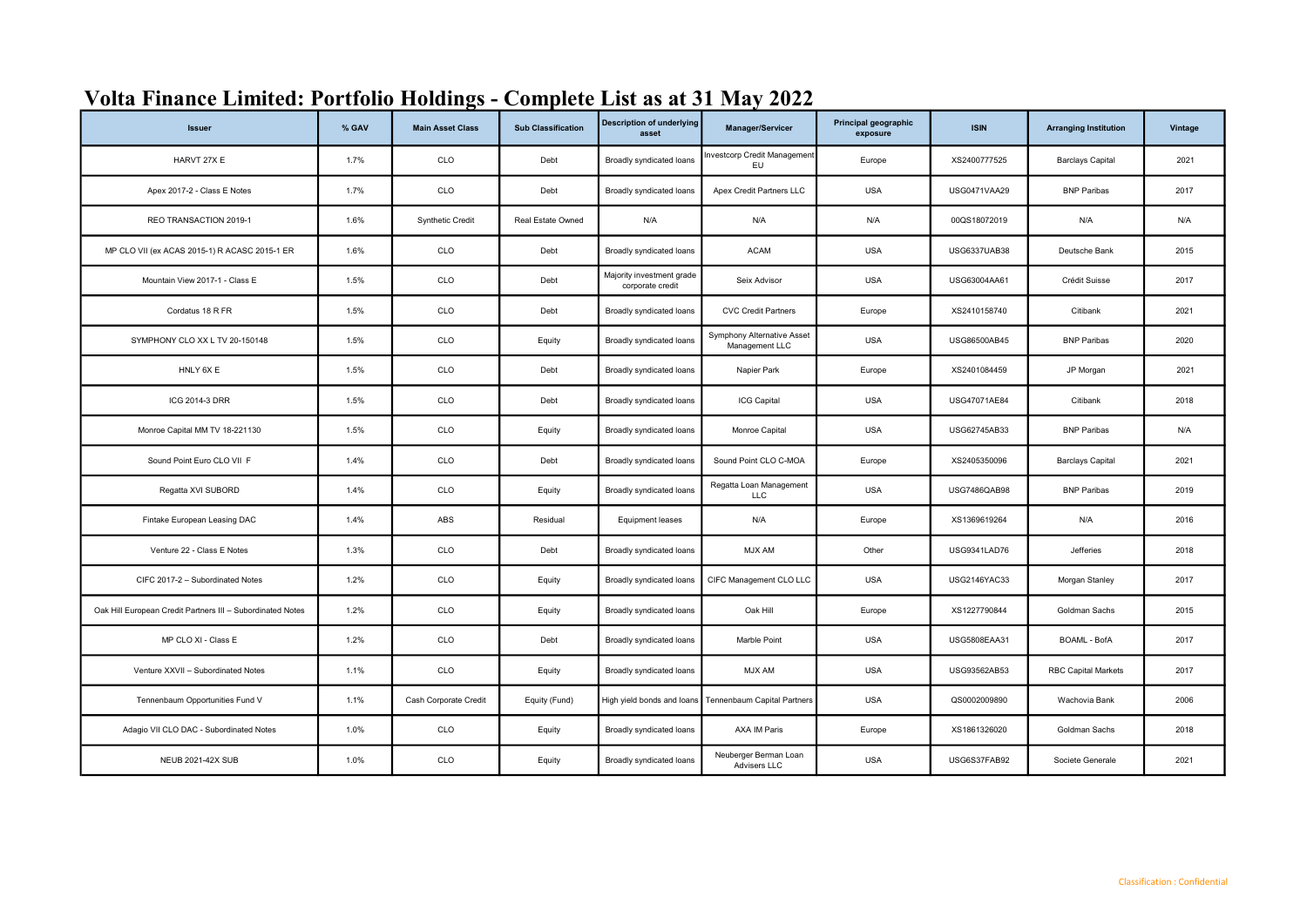| <b>Issuer</b>                                   | % GAV | <b>Main Asset Class</b> | <b>Sub Classification</b> | <b>Description of underlying</b><br>asset     | Manager/Servicer              | Principal geographic<br>exposure | <b>ISIN</b>         | <b>Arranging Institution</b> | Vintage |
|-------------------------------------------------|-------|-------------------------|---------------------------|-----------------------------------------------|-------------------------------|----------------------------------|---------------------|------------------------------|---------|
| MP CLO X R - Class E Notes                      | 1.0%  | CLO                     | Debt                      | Broadly syndicated loans                      | Marble Point                  | <b>USA</b>                       | USG5806RAA61        | Greens Ledge Capital         | 2017    |
| SNDPE 3X SUB                                    | 1.0%  | CLO                     | Equity                    | Broadly syndicated loans                      | Sound Point CLO C-MOA         | Europe                           | XS2113705722        | Morgan Stanley               | 2020    |
| <b>ADAGI VIII-X SUB</b>                         | 0.9%  | CLO                     | Equity                    | Broadly syndicated loans                      | AXA Investment Managers, Inc  | Europe                           | XS2054623256        | Barclays                     | 2019    |
| <b>NANSA</b>                                    | 0.8%  | <b>Synthetic Credit</b> | <b>Bank Balance Sheet</b> | SME Loans                                     | <b>BANCO SANTANDER</b>        | Europe                           | XS1917950831        | <b>Banco Santander</b>       | 2018    |
| HAYEM 7X F                                      | 0.8%  | CLO                     | Debt                      | Broadly syndicated loans                      | Hayfin Emerald Management     | Europe                           | XS2362676798        | <b>Jefferies</b>             | 2021    |
| Arese European CLO VI - Subordinated Notes      | 0.7%  | CLO                     | Equity                    | Broadly syndicated loans                      | Arese Europe                  | Europe                           | XS0951556850        | Crédit Suisse                | 2013    |
| Jubilee 2016-17 - Subordinated Notes            | 0.7%  | CLO                     | Equity                    | Broadly syndicated loans                      | Alcentra                      | Europe                           | XS1449964888        | Morgan Stanley               | 2016    |
| Bank Deleveraging Opportunity Fund              | 0.6%  | Synthetic Credit        | <b>Bank Balance Sheet</b> | Majority investment grade<br>corporate credit | AXA IM Paris                  | Europe                           | FR0011525724        | <b>AXA IM Paris</b>          | N/A     |
| Crescent European Specialty Lending Fund        | 0.6%  | Cash Corporate Credit   | Equity (Fund)             | Loans                                         | <b>Crescent Capital Group</b> | Europe                           | QS0001117686        | N/A                          | N/A     |
| BlackRock European CLO II - Subordinated Notes  | 0.6%  | <b>CLO</b>              | Equity                    | Broadly syndicated loans                      | BlackRock                     | Europe                           | XS1512782993        | Citibank                     | 2017    |
| Adagio V CLO DAC - Subordinated Notes           | 0.6%  | CLO                     | Equity                    | Broadly syndicated loans                      | AXA Investment Managers, Inc  | Europe                           | XS1405770147        | JP Morgan                    | 2016    |
| CVC Cordatus 6 - Subordinated Notes             | 0.5%  | CLO                     | Equity                    | Broadly syndicated loans                      | <b>CVC Credit Partners</b>    | Europe                           | XS1317358395        | Crédit Suisse                | 2016    |
| Laurelin 2016-1 - Subordinated Notes            | 0.5%  | CLO                     | Equity                    | Broadly syndicated loans                      | Golden Tree                   | Europe                           | XS1432497789        | Crédit Suisse                | 2016    |
| ADAGIO VI CLO DAC - Subordinated Notes          | 0.5%  | CLO                     | Equity                    | Broadly syndicated loans                      | AXA Investment Managers, Inc  | Europe                           | XS1710468072        | <b>MS</b>                    | 2017    |
| Venture 32 E                                    | 0.5%  | CLO                     | Debt                      | Broadly syndicated loans                      | MJX Venture Management II     | <b>USA</b>                       | USG9380LAA55        | Jefferies                    | 2018    |
| NWEST VI-X SUB                                  | 0.5%  | CLO                     | Equity                    | Broadly syndicated loans                      | <b>MUFG</b>                   | Europe                           | XS2083215363        | <b>MUFG</b>                  | 2020    |
| ICG 2014-2 Subordinated Notes                   | 0.5%  | CLO                     | Equity                    | Broadly syndicated loans                      | <b>ICG Debt Advisors</b>      | <b>USA</b>                       | USG47075AC33        | Morgan Stanley               | 2014    |
| Babson 2016-2 - Subordinated Notes              | 0.3%  | CLO                     | Equity                    | Broadly syndicated loans                      | <b>Babson Capital</b>         | <b>USA</b>                       | USG0761AAB55        | Morgan Stanley               | 2016    |
| CVC Cordatus Loan Fund III - Subordinated Notes | 0.3%  | CLO                     | Equity                    | Broadly syndicated loans                      | <b>CVC Credit Partners</b>    | Europe                           | XS1052142608        | Goldman Sachs                | 2014    |
| HAYEM 1X SUB                                    | 0.3%  | CLO                     | Equity                    | Broadly syndicated loans                      | Hayfin Emerald Management     | Europe                           | XS1860201976        | Jefferies                    | 2021    |
| <b>WINDR 2019-1X FR</b>                         | 0.3%  | CLO                     | Debt                      | Broadly syndicated loans                      | THL Credit Advisors LLC       | <b>USA</b>                       | <b>USG9704KAB47</b> | Natixis                      | 2021    |

## Volta Finance Limited: Portfolio Holdings - Complete List as at 31 May 2022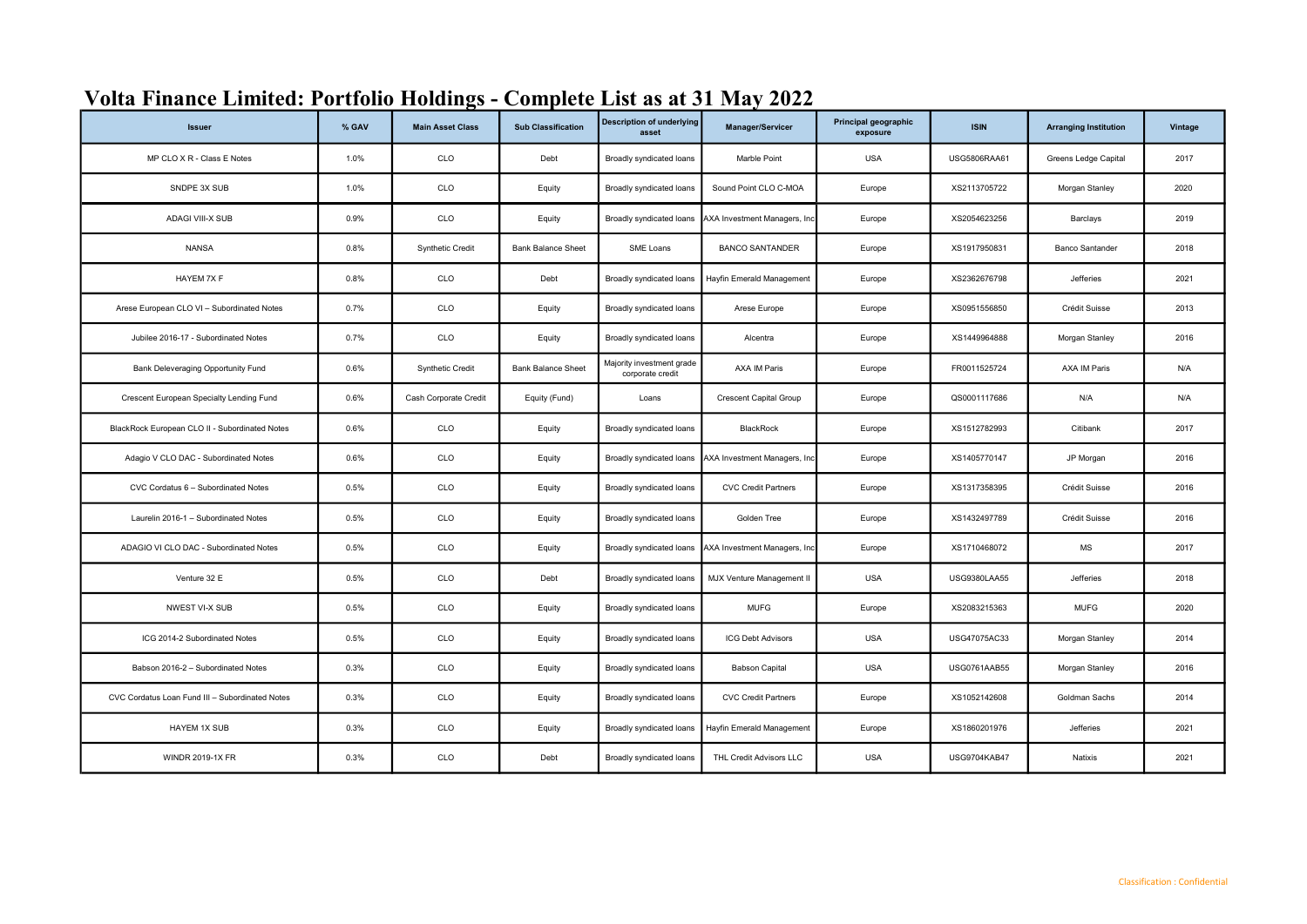| <b>Issuer</b>                             | % GAV | <b>Main Asset Class</b> | <b>Sub Classification</b> | <b>Description of underlying</b><br>asset     | <b>Manager/Servicer</b>                    | Principal geographic<br>exposure | <b>ISIN</b>  | <b>Arranging Institution</b>              | Vintage |
|-------------------------------------------|-------|-------------------------|---------------------------|-----------------------------------------------|--------------------------------------------|----------------------------------|--------------|-------------------------------------------|---------|
| Black Diamond 2013-1 - Subordinated Notes | 0.1%  | CLO                     | Equity                    | Broadly syndicated loans                      | <b>Black Diamond Capital</b><br>Management | <b>USA</b>                       | USG11476AB76 | Natixis                                   | 2013    |
| Fee Note 10                               | 0.1%  | CLO                     | Equity                    | Broadly syndicated loans                      | Fee Note 10                                | Europe                           | 0QS710468072 | <b>MS</b>                                 | 2017    |
| Dorchester Park CLO - Subordinated Notes  | 0.1%  | CLO                     | Equity                    | Broadly syndicated loans                      | <b>GSO Blackstone</b>                      | <b>USA</b>                       | USG28175AC40 | Deutsche Bank                             | 2015    |
| Venture XXVII - Subordinated Fee Notes    | 0.1%  | CLO                     | Equity                    | Broadly syndicated loans                      | MJX AM                                     | <b>USA</b>                       | USG93562AC37 | <b>RBS Capital Markets</b>                | 2017    |
| ADAGI VIII-X Z                            | 0.1%  | CLO                     | Equity                    | Broadly syndicated loans                      | AXA Investment Managers, Inc.              | Europe                           | XS2054623173 | Barclays                                  | 2019    |
| BBS 2017-4                                | 0.1%  | <b>Synthetic Credit</b> | <b>Bank Balance Sheet</b> | SME Loans                                     | European Bank                              | Global                           | XS1723032345 | N/A                                       | 2017    |
| Fee Note 8                                | 0.1%  | CLO                     | Equity                    | Broadly syndicated loans                      | Fee Note 8                                 | Europe                           | 0QS243572737 | Crédit Suisse                             | 2020    |
| Neuberger 28 SUBN                         | 0.0%  | CLO                     | Equity                    | Broadly syndicated loans                      | Neuberger Berman Loan<br>Advisers LLC      | <b>USA</b>                       | USG6460MAD68 | Natixis Securities Americas<br><b>LLC</b> | 2018    |
| Fee note 6                                | 0.0%  | CLO                     | Equity                    | Broadly syndicated loans                      | Fee note 6                                 | Europe                           | 00QS404RAC00 | Societe Generale                          | 2019    |
| Adagio VII Z                              | 0.0%  | CLO                     | Equity                    | Broadly syndicated loans                      | AXA IM Paris                               | N/A                              | XS1861329800 | N/A                                       | 2018    |
| Flatiron CLO 2015-1 - Subordinated Notes  | 0.0%  | CLO                     | Equity                    | Broadly syndicated loans                      | Nylim                                      | <b>USA</b>                       | USG3554YAC69 | Morgan Stanley                            | 2015    |
| Fee Note 9                                | 0.0%  | CLO                     | Equity                    | Broadly syndicated loans                      | Fee Note 9                                 | Europe                           | 0QS405770148 | JP Morgan                                 | 2016    |
| Fee note 12                               | 0.0%  | CLO                     | Equity                    | Broadly syndicated loans                      | Fee note 8                                 | <b>USA</b>                       | 0QS62745AB33 | <b>BNP Paribas</b>                        | 2018    |
| <b>Bank Capital Opportunity Fund</b>      | 0.0%  | <b>Synthetic Credit</b> | <b>Bank Balance Sheet</b> | Majority investment grade<br>corporate credit | AXA IM Paris                               | Europe                           | LU0648070216 | AXA IMP                                   | N/A     |
| Black Diamond 2014-1 Subordinated Notes   | 0.0%  | CLO                     | Equity                    | Broadly syndicated loans                      | <b>Black Diamond Capital</b><br>Management | <b>USA</b>                       | USG11496AB56 | JP Morgan                                 | 2014    |
| Fee Note 11                               | 0.0%  | CLO                     | Equity                    | Broadly syndicated loans                      | Fee Note 11                                | <b>USA</b>                       | 0QS86500AB45 | <b>BNP Paribas</b>                        | 2020    |

## Volta Finance Limited: Portfolio Holdings - Complete List as at 31 May 2022